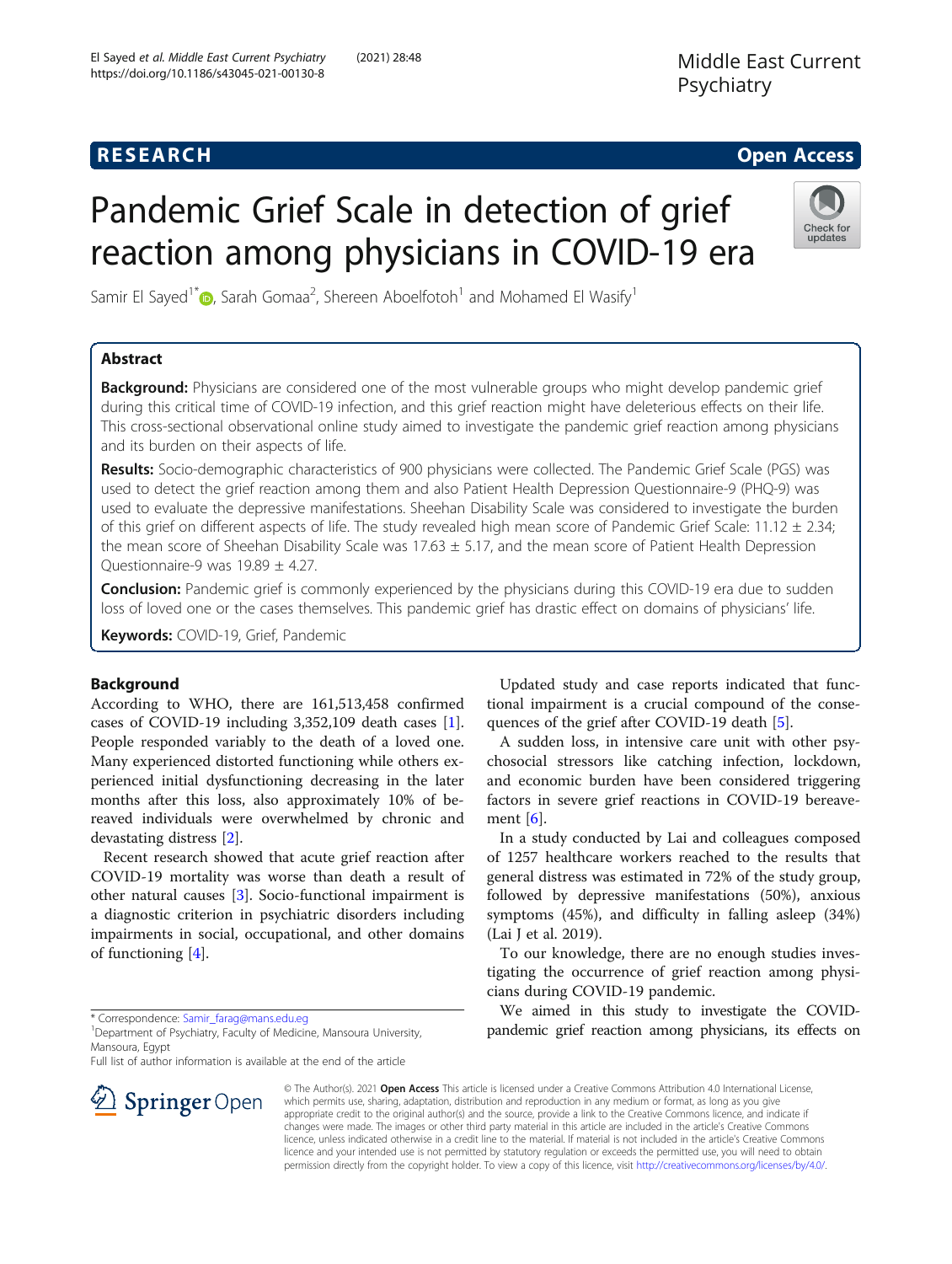development of psychiatric manifestations and implications on different domains of life in this important society group.

#### Methods

# Study design

This is cross-sectional online study conducted via Google Document domain starting from 2nd of January 2021 to 13th of February 2021

#### Study population

A convenient sample of 900 participants performed this online google document.

#### Inclusion and exclusion criteria

Participants of sexes, age range from 25 to 65 years and all medical specialities were included.

Those have major psychiatric disorders, other general medical conditions like chronic diseases or under the effect of psychotropic medications were excluded from the study.

#### Socio-demographic characteristics

The study socio-demographic data included age, sex, marital status, residence, smoking, relation to the deceased, work position, duration of the grief, seeking psychiatric help, and COVID-19 status.

#### Pandemic Grief Scale (PGS)

A 5-item Likert rating scale using 4-point time-anchored scale that spans a 2-week period  $(0 = not at all to 3 =$ nearly every day), participants rated how frequently they experienced each grief symptom (Sherman A. Lee and Robert A. Niemeyer, 2020) [[7\]](#page-7-0).

#### Patient Health Depression Questionaire-9 (PHQ-9)

A 9-item Liker scale using 4-point time anchored scale assessing the depressive manifestations over the last 2 weeks  $(0 = not at all to 3 = nearly every day)$ . Total score as the following:

- A- 1–4 means minimal depression
- B- 5–9 means mild depression
- C- 10–14 means moderate depression
- D- 15–19 means moderately severe depression
- E- 20–27 means severe depression

Also, there are 10 questions of the scale which did not include in the total score but assess to what extent these manifestations affect the different domains of life [\[8](#page-7-0)].

#### Sheehan Disability Scale (SDS)

It is a self-report scale, in which the participant rates the extent to which work/school, social life, and home life of family responsibilities are impaired by his or her

symptoms on a 10-point visual analog scale. This 10 point visual analog scale uses spatiovisual, numeric, and verbal anchors simultaneously to assess disability. The numeric ratings of 0–10 can be translated into percentage. The 3 items can be presented as a single dimensional measure of global functional impairment ranging from 0 (unimpaired) to 30 (highly impaired).

There is no cut-off point but researcher must pay attention to participant score 5 on any of the 3 domains because high scores associated with drastic functional impairment [[9\]](#page-7-0).

#### Ethical consideration

(1) Local ethical committee approval was taken to conduct this study.

(2) Informed consent was obtained electronically from all participants after giving full data about the aim of the study.

(3) Patients were confirmed about the confidentiality of the data collected and that they were able to withdraw from the study at any time without any reasons.

(4)STROBE statement and Guidelines: N/A

#### Statistical analysis and data interpretation

Data were fed to the computer and analyzed using IBM SPSS Corp. Released 2013. IBM SPSS Statistics for Windows, Version 22.0. Armonk, NY: IBM Corp. Qualitative data were described using number and percent. Quantitative data were described using mean and standard deviation for parametric data after testing normality using Kolmogrov-Smirnov test. Significance of the obtained results was judged at the (0.05) level.

#### Data analysis

### Qualitative data

- Chi-square test for comparison of 2 or more groups
- Monte Carlo test as correction for chi-square test when more than 25% of cells have count less than 5 in tables  $(> 2*2)$ .

#### Quantitative data between groups Parametric tests

 $\bullet$  Student's t test was used to compare 2 independent groups

# Correlation Pearson's correlation

The Pearson product-moment correlation is used to determine the strength and direction of a linear relationship between two normally distributed continuous variables.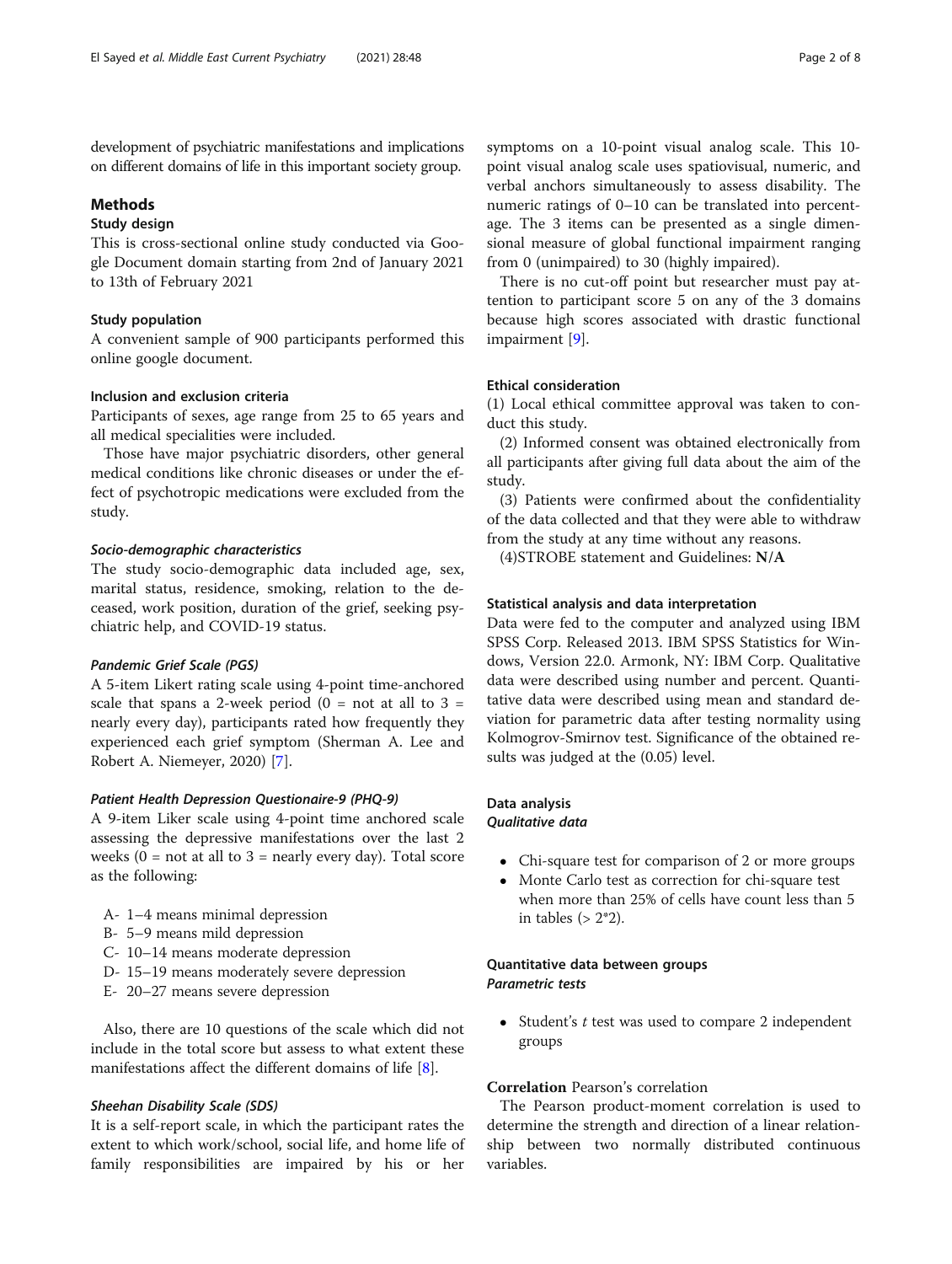Table 1 Socio-demographic characteristics of the studied sample  $(N = 900)$ 

| Age/years:                                        |                                    |      |
|---------------------------------------------------|------------------------------------|------|
| $mean \pm SD$                                     | $42.96 \pm 10.62$                  |      |
| (range)                                           | $(25 - 65)$                        |      |
| Sex:                                              |                                    |      |
| Male                                              | 504                                | 56.0 |
| Female                                            | 396                                | 44.0 |
| Residence:                                        |                                    |      |
| Urban                                             | 765                                | 85.0 |
| Rural                                             | 135                                | 15.0 |
| Marital status:                                   |                                    |      |
| Single                                            | 121                                | 13.4 |
| Married                                           | 722                                | 80.2 |
| Divorced                                          | 40                                 | 4.4  |
| Widow                                             | 17                                 | 1.9  |
| Smoking:                                          |                                    |      |
| Non-smoker                                        | 657                                | 73.0 |
| Smoker                                            | 243                                | 27.0 |
| Relation to deceased:                             |                                    |      |
| Immediate family member                           |                                    |      |
| Extended family member                            |                                    |      |
| Close friend                                      | 231                                | 25.7 |
| Acquaintance                                      |                                    |      |
| Others                                            | 365                                | 40.6 |
|                                                   | 109                                | 12.1 |
|                                                   | 93                                 | 10.3 |
|                                                   | 102                                | 11.3 |
| Position:                                         |                                    |      |
| Resident                                          | 54                                 | 6.0  |
| Demonstrator                                      | 44                                 | 4.9  |
| Assistant lecturer                                | 55                                 | 6.1  |
| Lecturer                                          | 121                                | 13.4 |
| Assistant prof                                    | 120                                | 13.3 |
| Prof                                              | 241                                | 26.8 |
| Specialist                                        | 80                                 | 8.9  |
| Consultant                                        | 185                                | 20.6 |
| Pandemic Grief Scale:<br>mean $\pm$ SD<br>(range) | $11.12 \pm 2.34$<br>$(4.0 - 15.0)$ |      |
| Duration of the grief:                            |                                    |      |
| $<$ 1                                             | 391                                | 43.4 |
| $1 - 3$                                           | 267                                | 29.7 |
| $4 - 6$                                           | 242                                | 26.9 |
| Seeking psychiatric help:                         |                                    |      |
| No                                                |                                    | 43.3 |
| Yes                                               | 390                                | 56.7 |
|                                                   |                                    |      |

| <b>Table 1</b> Socio-demographic characteristics of the studied |  |  |
|-----------------------------------------------------------------|--|--|
| sample $(N = 900)$ (Continued)                                  |  |  |

|                                                           | 510                                |      |
|-----------------------------------------------------------|------------------------------------|------|
| Sheehan Disability Scale:<br>$mean + SD$<br>(range)       | $17.63 + 5.17$<br>$(6.0 - 26.0)$   |      |
| Patient Health Questionnaire-9:<br>$mean + SD$<br>(range) | $19.89 \pm 4.27$<br>$(8.0 - 27.0)$ |      |
| Degree of impact on quality of life:                      |                                    |      |
| Not difficult at all                                      |                                    |      |
| Somewhat difficult                                        | 267                                | 297  |
| Very difficult                                            | 170                                | 18.9 |
| Extremely difficult                                       | 239                                | 26.6 |
|                                                           | 224                                | 249  |
| COVID-19 status:                                          |                                    |      |
| Negative                                                  | 506                                | 56.2 |
| Positive                                                  | 394                                | 43.8 |

### Results

Table 1 showed the socio-demographic data of the studied group in which the mean age was  $42.96 \pm 10.62$ ; the study sample composed of 504 males (56.0%) and 396 females (44.0%). Seven hundred sixty-five (85.0%) of the sample lived in urban areas while 135 (15.0%) lived in rural areas. One hundred twenty-one (13.4%) were single, 722 (80.2%) were married, 40(4.4%) were divorced, and 17 (1.9%) were widowed.

Regarding smoking status, 657(73%) were non-smoker while 243 (27%) were smokers. As regards the relation to the deceased, 231 (25.7%) were immediate family member, 365 (40.6%) were extended family members, 109 (12.1%) were close friends, 93 (10.3%) were acquaintances and 102 (11.3%) were others.

Regarding the work position, 54 (6%) were residents, 44 (4.9%) were demonstrator, 55 (6.1%) were assistant lecturers, 121 (13.4%) were lecturers, 120 (13.3%) were assistant professors, 241 (26.8%) were professors, 80 (8.9%) were specialists, and 185 (20.6%) were consultants.

#### Duration of the grief reaction

The number of the participants  $<$  1 month were 391 (43.4%), from 1 to 3 months were 267 (29.7%), and from 4 to 6 months were 242 (26.9%). For seeking professional psychiatric help, 510 (56.7%) sought professional help while 390 (43.3%) did not .

Regarding COVID-19 status, 394 (43.8%) were positive while 506 (56.2%) were negative.

The mean score of Pandemic Grief Scale was 11.12 ± 2.34 (mean  $\pm$  SD), the mean score of Sheehan Disability Scale was  $17.63 \pm 5.17$  (mean  $\pm$  SD), and the mean score of Patient Health Depression Questionnaire-9 was 19.89 ± 4.27 (mean ± SD). Regarding the degree of impact on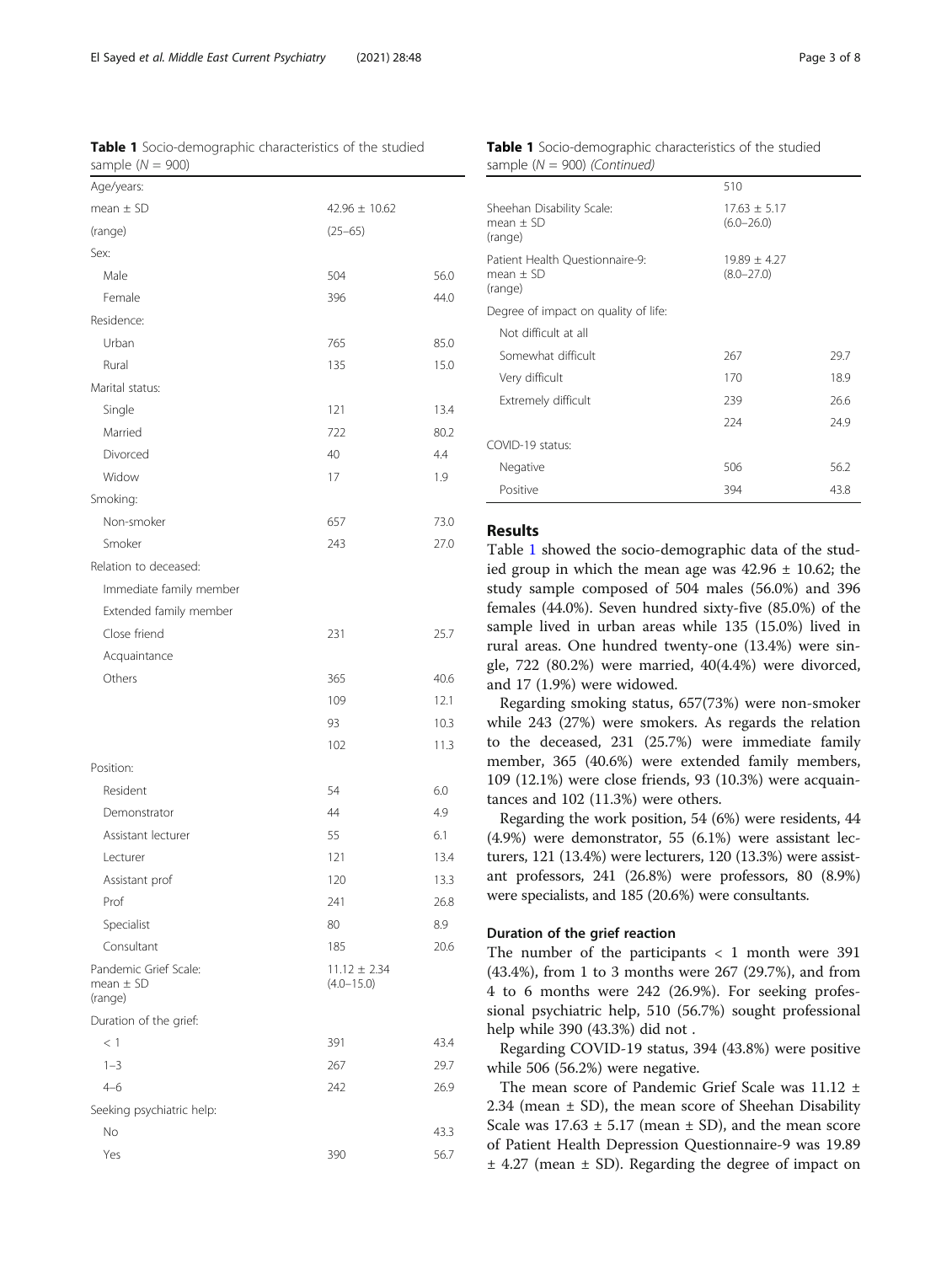<span id="page-3-0"></span>

| Table 2 Association between socio-demographic, Sheehan Disability Scale, Pandemic Grief Scale, and COVID-19 infection among |  |  |  |  |  |
|-----------------------------------------------------------------------------------------------------------------------------|--|--|--|--|--|
| studied group                                                                                                               |  |  |  |  |  |

| Variables                | COVID-19              | <b>Test of significance</b> |                               |
|--------------------------|-----------------------|-----------------------------|-------------------------------|
|                          | Negative<br>$n = 506$ | Positive<br>$n = 394$       |                               |
| Age/years                | $42.91 \pm 10.58$     | $43.02 \pm 10.66$           | $t = 0.155$<br>$p = 0.877$    |
| Sex                      |                       |                             |                               |
| Male                     | 284(56.1)             | 220(55.8)                   | $\chi^2 = 0.008$              |
| Female                   | 222(43.9)             | 174(44.2)                   | $p = 0.931$                   |
| Residence                |                       |                             |                               |
| Urban                    | 425(84.0)             | 340(86.3)                   | $x^2 = 0.921$                 |
| Rural                    | 81(16.0)              | 54(13.7)                    | $p = 0.337$                   |
| Marital status           |                       |                             |                               |
| Single                   | 67(13.2)              | 54(13.7)                    | $\chi^2 = 0.084, P = 0.77$    |
| Married                  | 404(79.8)             | 318(80.7)                   | $\chi^2 = 0.11, P = 0.745$    |
| Divorced                 | 22(4.3)               | 18(4.6)                     | $\chi^2 = 0.03$ , $P = 0.87$  |
| Widow                    | 13(2.6)               | 4(1.0)                      | $\chi^2$ = 2.89, P = 0.09     |
| Smokers                  |                       |                             |                               |
| Non-smoker               | 365(72.1)             | 292(74.1)                   | $x^2 = 0.439$                 |
| Smoker                   | 141(27.9)             | 102(25.9)                   | $p = 0.507$                   |
| Relation to disease      |                       |                             |                               |
| Immediate family member  | 119(23.5)             | 112(28.4)                   | $\chi^2$ = 2.79, P = 0.09     |
| Extended family member   | 211(41.7)             | 154(39.1)                   | $\chi^2$ = 0.627, P = 0.428   |
| Close friend             | 68(13.4)              | 41(10.4)                    | $\chi^2 =$ , 1.91, $P = 0.17$ |
| Acquaintance             | 55(10.9)              | 38(9.6)                     | $\chi^2$ = 0.358, P = 0.549   |
| Others                   | 53(10.5)              | 49(12.4)                    | $\chi^2$ = 0.848, P = 0.356   |
| Position                 |                       |                             |                               |
| Resident                 | 32(6.3)               | 22(5.6)                     | $\chi^2$ = 0.215, P = 0.642   |
| Demonstrator             | 25(4.9)               | 19(4.8)                     | $\chi^2$ = 0.007, P = 0.935   |
| Assistant lecturer       | 28(5.5)               | 27(6.9)                     | $\chi^2$ = 0.672, P = 0.412   |
| Lecturer                 | 71(14.0)              | 50(12.7)                    | $\chi^2$ = 0.342, P = 0.558   |
| Assistant prof           | 54(10.7)              | 66(16.8)                    | $\chi^2$ = 7.08, P = 0.008*   |
| Prof                     | 135(26.7)             | 106(26.9)                   | $\chi^2$ = 0.006, P = 0.94    |
| Specialist               | 46(9.1)               | 34(8.6)                     | $\chi^2 = 0.058, P = 0.809$   |
| Consultant               | 115(22.7)             | 70(17.8)                    | $\chi^2$ = 3.34, P = 0.07     |
| Pandemic Grief Scale     | $10.56 \pm 2.38$      | $12.06 \pm 2.01$            | $t = 9.95$                    |
|                          |                       |                             | $p < .001*$                   |
| Duration of the grief    |                       |                             |                               |
| $<$ 1                    | 225(44.5)             | 167(42.4)                   | $\chi^2 = 1.49$               |
| $1 - 3$                  | 153(30.2)             | 113(28.7)                   | $P = 0.47$                    |
| $4 - 6$                  | 128(25.3)             | 114(28.9)                   |                               |
| Seeking psychiatric help |                       |                             |                               |
| No                       | 224(44.3)             | 166(42.1)                   | $\chi^2 = 0.412$              |
| Yes                      | 282(55.7)             | 228(57.9)                   | $P = 0.521$                   |
| Sheehan Disability Scale | $17.28 \pm 5.29$      | $18.08 \pm 4.98$            | $t = 2.31$<br>$p = 0.02*$     |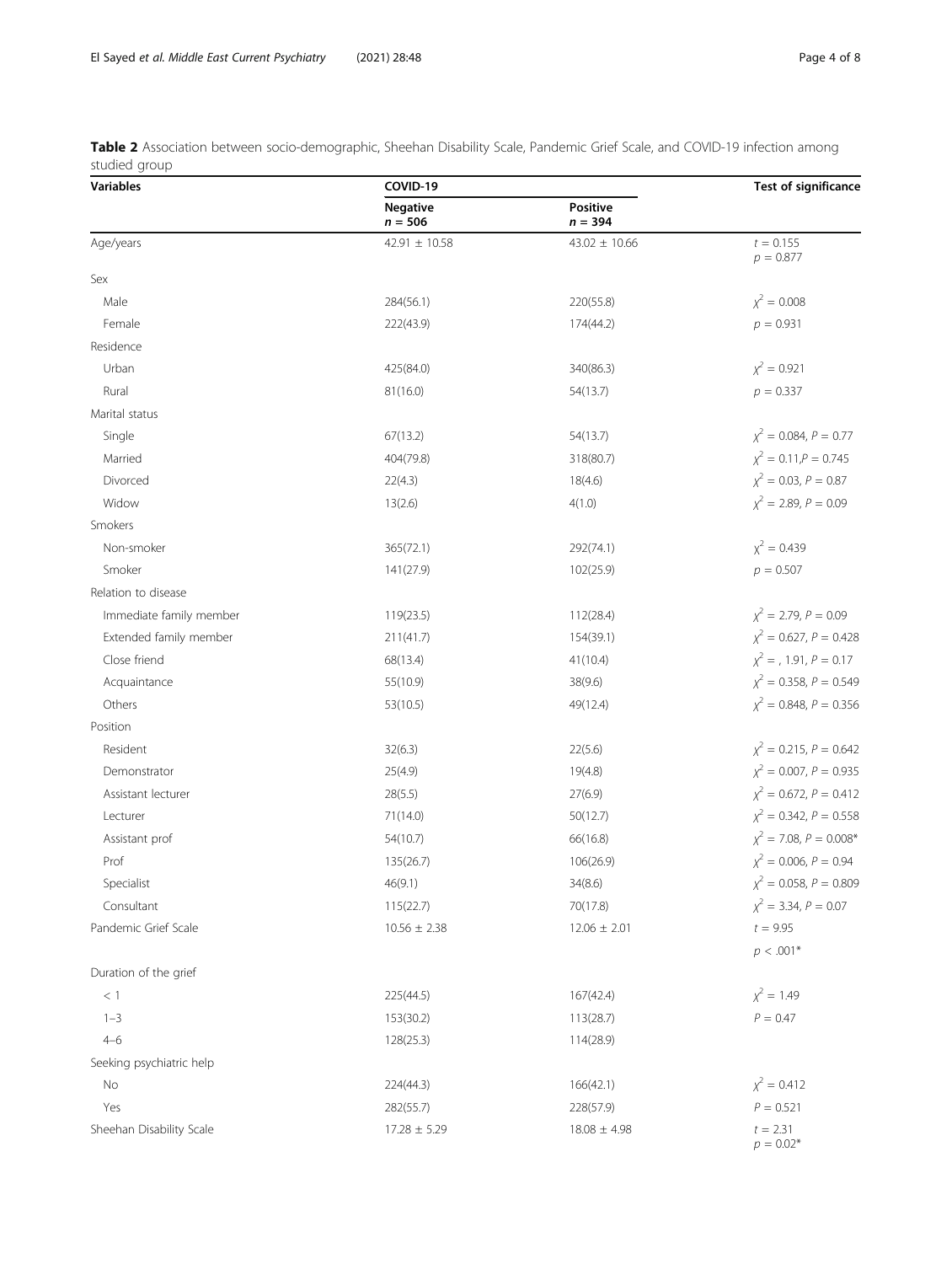| <b>Variables</b>                    | COVID-19                     | <b>Test of significance</b>  |                            |  |
|-------------------------------------|------------------------------|------------------------------|----------------------------|--|
|                                     | <b>Negative</b><br>$n = 506$ | <b>Positive</b><br>$n = 394$ |                            |  |
| Patient Heath Questionnaire-9       | $19.54 \pm 4.33$             | $20.34 \pm 4.16$             | $t = 2.79$<br>$p = 0.005*$ |  |
| Degree of impact on quality of life | $n = 506$                    | $n = 394$                    |                            |  |
| Not difficult at all                |                              |                              |                            |  |
| Somewhat difficult                  | 163(32.2)                    | 104(26.4)                    | $x^2 = 3.59$ , $P = 0.058$ |  |
| Very difficult                      | 100(19.8)                    | 70(17.8)                     | $x^2 = 0.58$ , $P = 0.447$ |  |
| Extremely difficult                 | 131(25.9)                    | 108(27.4)                    | $x^2$ =0.263, $P = 0.608$  |  |
|                                     | 112(22.1)                    | 112(28.4)                    | $x^2$ =4.69, $P = 0.03*$   |  |

Table 2 Association between socio-demographic, Sheehan Disability Scale, Pandemic Grief Scale, and COVID-19 infection among studied group (Continued)

t Student's t test, Chi-square test, parameters described as mean ± SD or as number and percentage

quality of life, 267 (29.75%) are not difficult at all, 170 (18.9%) somewhat difficult, 239 (26.6%) very difficult, and 224 (24.9%) extremely difficult.

Table [2](#page-3-0) illustrated a statistically significant positive association between the position of the Associated Prof. and being tested positive with COVID-19. Also, there is a statistically significant positive association between the mean score of Pandemic Grief Scale and positive cases of physicians with COVID-19.

Also, there is a statistically positive association between mean score of Sheehan Disability Scale and positive cases of COVID-19.

Patient Health Depression Questionnaire-9 has a statistically significant association with being positive with COVID-19, also positive cases of COVID-19 cases have a statistically significant association with extremely difficult degree of impairment of domains of life.

Table [3](#page-5-0) highlighted the statistically significant positive association between mean score of Patient Depression Health Questionnaire-9 and positive cases of COVID-19 among the studied group.

Table [4](#page-6-0) showed the statistically significant association between the mean score of Pandemic Grief Scale and mean scores of Patient Health Questionaire-9, Sheehan Disability Scale, and degree of impact of domains of life.

#### **Discussion**

To our knowledge, there are no enough studies examining the COVID-19 pandemic grief among the physicians, so the aim of the study is to use the Pandemic Grief Scale as an innovative tool to investigate the COVID-19 grief among the physicians and its impacts on psychological, social, and physical domains of their life during this pandemic era.

The results of this study were in parallel with the study conducted by Selman et al. [\[10\]](#page-7-0) noted physicians were the front liners during COVID-19, had developed pandemic grief because of deaths of patients, colleagues, and

their own loved members. Although many researches were conducted regarding COVID-19 grief of nonmedical personnel, studying pandemic grief among physicians needed more attention.

The study has a result of mean score of PGS among studied physicians and was more than the cut-off score which is in accordance with result of the study by [8] who concluded that 56.6% of the sample scored above the cut score of ‡7 on the PGS for clinically dysfunctional pandemic grief.

The high mean score of PGS occurred among physicians before 6 months after grief which is in accordance with the study conducted by  $[11]$  $[11]$  who noted that most of the grief cases occurred during the 1st half of the year after loss of a loved one.

The study has a high mean score of PGS among physicians who were diagnosed positive with COVID-19; this result is in agreement with the result of a study conducted by  $([12])$  $([12])$  $([12])$  in which those who were diagnosed with COVID-19 have had higher PGS scores than those who were not diagnosed. This might be attributed by their relation to the deceased and their own physical and psychological manifestations related to COVID-19 infection.

The study has a positive association between mean score of PGS and functional impairment by mean score of Sheehan Disability Scale which in parallel with the study by [[13\]](#page-7-0) who found severe functional distress after COVID-19 grief either psychically, psychologically, or even socially.

The current study concluded that a remarkable percentage of physicians experienced pandemic grief beyond 1 month, which is in harmony with a study carried out by Robinson [[14](#page-7-0)] who noted that physicians who witnessed facing the patients'death, helplessness, crying, impaired concentration, and anxiety manifestations, the pandemic grief often persisted more than 1 month and might need professional psychiatric management.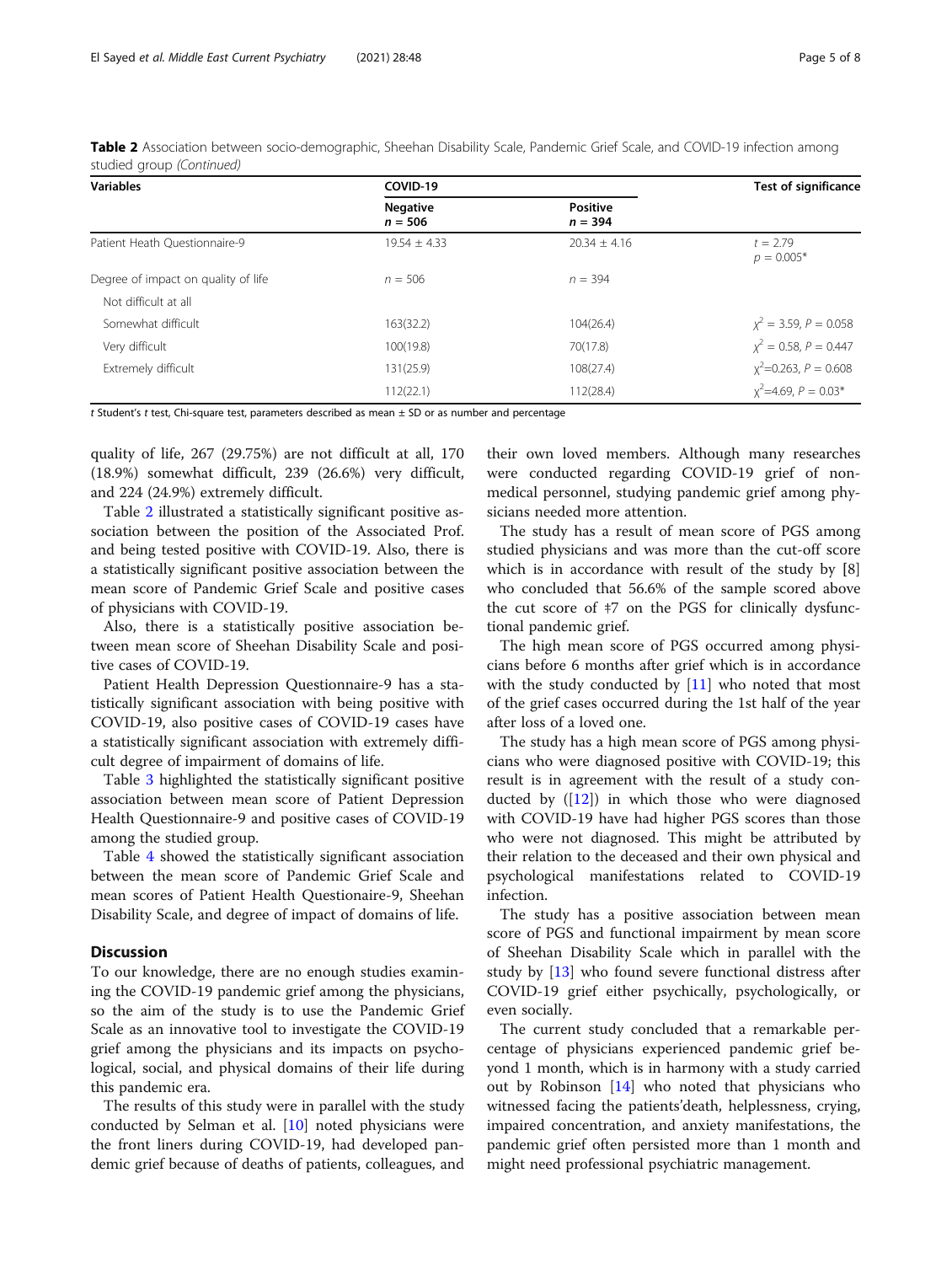|                         | Pandemic grief<br>scale              | Test of<br>significance    | <b>Sheehan Disability</b><br>Scale   | Test of<br>significance    | <b>Patient depression</b><br>questionnaire | Test of<br>significance    |  |
|-------------------------|--------------------------------------|----------------------------|--------------------------------------|----------------------------|--------------------------------------------|----------------------------|--|
| Age/years               | $r = 0.0$<br>$p = 0.769$             |                            | $r = 0.037$<br>$p = 0.265$           |                            | $r = 0.042$<br>$p = 0.211$                 |                            |  |
| Sex                     |                                      |                            |                                      |                            |                                            |                            |  |
| Male                    | $11.18 \pm 2.25$                     | $t = 0.439$                | $17.74 \pm 4.99$                     | $t = 0.739$                | $20.07 \pm 4.17$                           | $t = 1.39$                 |  |
| Female                  | $11.26 \pm 2.46$                     | $p = 0.661$                | $17.49 \pm 5.39$                     | $p = 0.460$                | $19.67 \pm 4.39$                           | $p = 0.166$                |  |
| Residence               |                                      |                            |                                      |                            |                                            |                            |  |
| Urban                   | $11.17 \pm 2.35$                     | $t = 1.45$                 | $17.69 \pm 5.16$                     | $t = 0.798$                | $19.98 \pm 4.19$                           | $t = 1.42$                 |  |
| Rural                   | $11.49 \pm 2.28$                     | $p = 0.147$                | $17.30 \pm 5.24$                     | $p = 0.425$                | $19.41 \pm 4.68$                           | $p = 0.157$                |  |
| Marital status          |                                      |                            |                                      |                            |                                            |                            |  |
| Single                  | $11.13 \pm 2.26$                     | $F = 0.086$                | $18.11 \pm 4.88$                     | $F = 1.50$                 | $19.52 \pm 4.31$                           | $F = 0.605$                |  |
| Married                 | $11.23 \pm 2.37$                     | $P = 0.968$                | $17.59 \pm 5.19$                     | $P = 0.212$                | $19.97 \pm 4.27$                           | $P = 0.612$                |  |
| Divorced                | $11.18 \pm 2.06$                     |                            | $18.08 \pm 4.93$                     |                            | $20.10 \pm 3.96$                           |                            |  |
| Widow                   | $11.35 \pm 2.45$                     |                            | $15.41 \pm 6.38$                     |                            | $19.12 \pm 4.97$                           |                            |  |
| <b>Smokers</b>          |                                      |                            |                                      |                            |                                            |                            |  |
| Non-smoker<br>Smoker    | $11.23 \pm 2.35$<br>$11.19 \pm 2.33$ | $t = 0.262$<br>$p = 0.793$ | $17.65 \pm 5.21$<br>$17.58 \pm 5.08$ | $t = 0.179$<br>$p = 0.858$ | $19.86 \pm 4.28$<br>$19.97 \pm 4.24$       | $t = 0.345$<br>$p = 0.730$ |  |
| Relation to disease     |                                      |                            |                                      |                            |                                            |                            |  |
| Immediate family member | $11.39 \pm 2.31$                     | $F = 0.711$                | $17.71 \pm 5.25$                     | $F = 1.14$                 | $19.96 \pm 4.47$                           | $F = 1.65$                 |  |
| Extended family member  | $11.25 \pm 2.41$                     | $P = 0.584$                | $17.88 \pm 4.95$                     | $P = 0.336$                | $20.08 \pm 4.11$                           | $P = 0.160$                |  |
| Close friend            | $10.99 \pm 2.41$                     |                            | $16.99 \pm 5.37$                     |                            | $19.45 \pm 4.26$                           |                            |  |
| Acquaintance            | $11.06 \pm 2.29$                     |                            | $17.94 \pm 4.97$                     |                            | $20.37 \pm 3.97$                           |                            |  |
| Others                  | $11.12 \pm 2.17$                     |                            | $16.97 \pm 5.67$                     |                            | $19.11 \pm 4.58$                           |                            |  |
| Position                |                                      |                            |                                      |                            |                                            |                            |  |
| Resident                | $11.29 \pm 2.14$                     | $F = 0.679$                | $17.02 \pm 5.32$                     | $F = 0.630$                | $19.28 \pm 4.39$                           | $F = 0.844$                |  |
| Demonstrator            | $11.50 \pm 2.17$                     | $P = 0.690$                | $18.09 \pm 4.84$                     | $P = 0.731$                | $19.59 \pm 4.27$                           | $P = 0.551$                |  |
| Assistant lecturer      | $11.18 \pm 2.61$                     |                            | $17.35 \pm 5.28$                     |                            | $19.62 \pm 4.43$                           |                            |  |
| Lecturer                | $11.17 \pm 2.32$                     |                            | $17.48 \pm 5.09$                     |                            | $19.98 \pm 4.31$                           |                            |  |
| Assistant prof          | $11.43 \pm 2.35$                     |                            | $17.25 \pm 5.26$                     |                            | $19.52 \pm 4.37$                           |                            |  |
| Prof                    | $11.14 \pm 2.37$                     |                            | $18.11 \pm 5.05$                     |                            | $20.34 \pm 4.08$                           |                            |  |
| Specialist              | $10.81\pm2.42$                       |                            | $17.78 \pm 5.32$                     |                            | $19.51 \pm 4.91$                           |                            |  |
| Consultant              | $11.32 \pm 2.32$                     |                            | $17.44 \pm 5.32$                     |                            | $20.0 \pm 4.06$                            |                            |  |
| COVID-19                |                                      |                            |                                      |                            |                                            |                            |  |
| $-ve$                   | $10.57 \pm 2.38$                     | $t = 9.95$                 | $17.28 \pm 5.29$                     | $t = 2.31$                 | $19.55 \pm 4.33$                           | $t = 2.79$                 |  |
| $+ve$                   | $12.06 \pm 2.02$                     | $p < 0.001*$               | $18.08 \pm 4.98$                     | $p = 0.02*$                | $20.34 \pm 4.16$                           | $p = 0.005*$               |  |

<span id="page-5-0"></span>

|               |  |  |  |  |  | Table 3 Factors affecting Sheehan Disability Scale, Pandemic Grief Scale, and Patient Health Depression Questionnaire-9 among |  |  |
|---------------|--|--|--|--|--|-------------------------------------------------------------------------------------------------------------------------------|--|--|
| studied group |  |  |  |  |  |                                                                                                                               |  |  |

F One-way ANOVA test, t Student's t test, chi-square test, Monte Carlo, parameters described as mean ± SD or as number and percentage

Also, the study found that the pandemic grief reaction was obvious when the deceased was one of the family members either immediate or extended; this is in accordance with the findings of the study by Wallace et al. [\[15](#page-7-0)] noting that the end-of-life events and the relationships of the health care workers to their loved ones were noticed as a crucial factor in the detection of the magnitude and consequences of pandemic grief.

This study revealed high mean scores of Patient Depression Health Questionnaire-9 which are in harmony with the study carried by Lu et al.  $[16]$  $[16]$  concluding that physicians who faced COVID-19 pandemic grief could have negative emotions like loss of loved one, guilty feeling, frustration, fear, and depressive manifestations.

Also, the study has a higher mean score of Sheehan Disability Scale which in accordance with the study conducted by Mayland et al. [\[17\]](#page-7-0) highlighting that health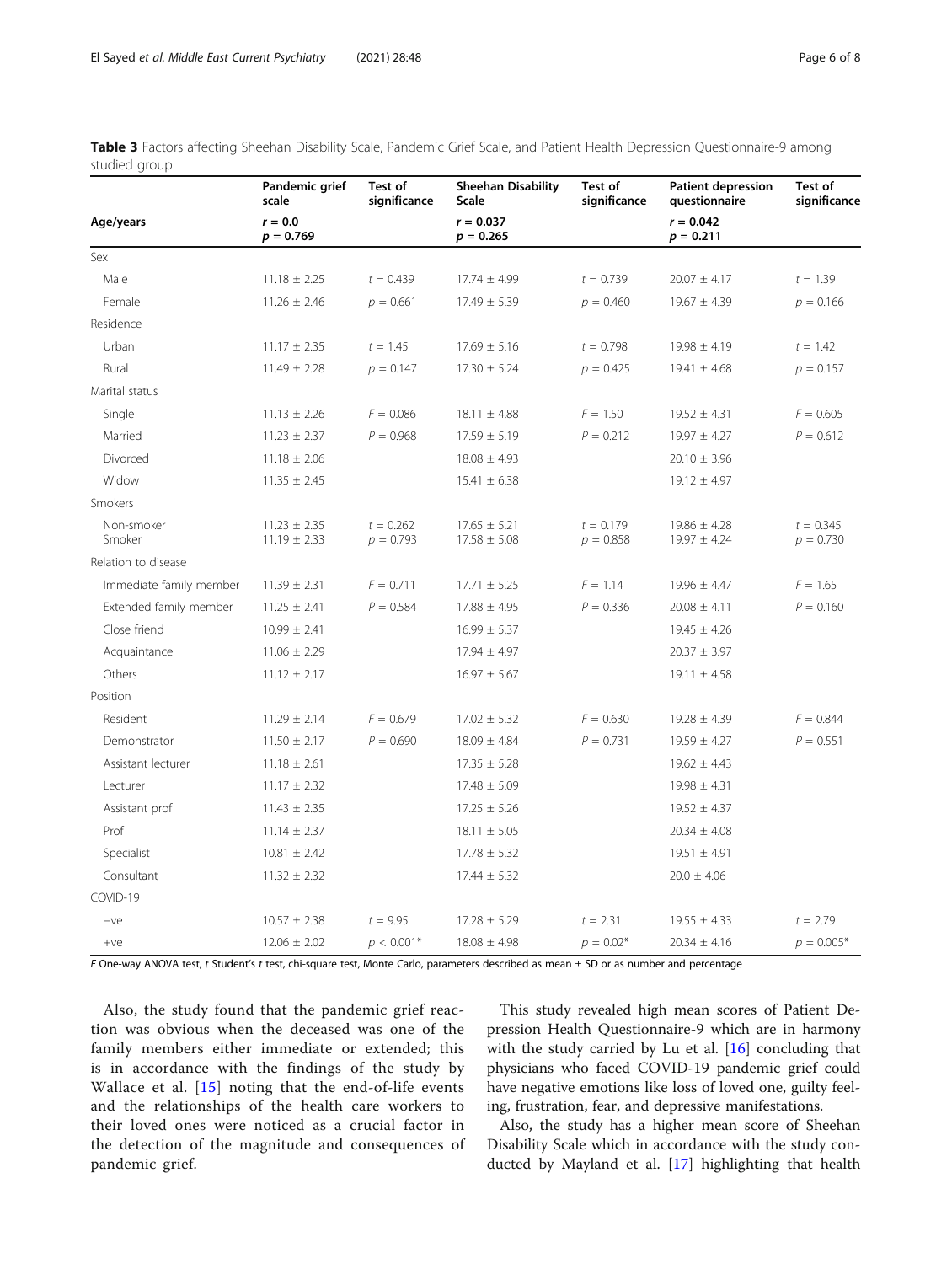|                                  |   | <b>Pandemic Grief Scale</b> | <b>Patient Health Questionnaire</b> | <b>Sheehan Disability Scale</b> |
|----------------------------------|---|-----------------------------|-------------------------------------|---------------------------------|
| Pandemic Grief Scale             |   | 1.000                       |                                     |                                 |
|                                  | р | $\ddot{\phantom{a}}$        |                                     |                                 |
| Patient Health Depression Scale  |   | $.140^{**}$                 | 1.000                               |                                 |
|                                  | p | < 0.001                     | $\cdot$                             |                                 |
| Degree of impact on life domains |   | $.145***$                   | $.888**$                            |                                 |
|                                  | p | < 0.001                     | < 0.001                             |                                 |
| Sheehan Disability Scale         |   | $.113***$                   | $.810**$                            | 1.000                           |
|                                  | p | < 0.001                     | < 0.001                             |                                 |

<span id="page-6-0"></span>Table 4 Correlation matrix between Pandemic Grief Scale, Patient Health Depression Scale, and Sheehan Disability Scale among studied sample

care workers during COVID-19 pandemic were more liable to have deleterious effect on their domains of quality of life including physical, psychological, and social aspects as well as burnout syndrome.

Also, the study have results of high mean scores of Sheehan Disability Scale and Patient Depression Health Questionnaire-9 in contrary to the results of the study carried out by [[18\]](#page-7-0) who found that the total scores of depressive manifestations, pandemic COVID-19 grief, and functional disability were below clinically significant levels of impairment.

PGS in this study was more evident if the loss was one of the family member either immediate or extended; this finding is in line with the study done by [\[19](#page-7-0)] and another study conducted by [\[20](#page-7-0)], both concluding that people who were woman, younger age, recently bereaved, bereaved by the loss of a partner or child, and bereaved due to an unnatural loss had higher symptom profile in comparison to the other classes.

In conclusion, pandemic grief was commonly observed among the studied physicians' group; also, the depressive manifestations and impacts on different aspects of physicians' life were highly reported, which were positively associated to pandemic grief.

#### Conclusions

In conclusion, pandemic grief reaction is common among the physicians during the COVID-19 era because of loss of loved one, death of COVID-19 cases; also, this pandemic grief affected their different domains of life, so they must seek for professional help to overcome this COVID-19 pandemic grief.

#### Study limitations

This is an online cross-sectional study so we need more follow-up studies, and also we need clinical operational evaluation and to study if the speciality of the physician will have a role in pandemic grief ,all these limitations will need further studies.

#### Abbreviations

WHO: World health organization; COVID-19: Coronavirus diseases-19; APA: American psychiatric association; PGS: Pandemic grief scale; SDS: Sheehan disability scale; PHQ-9: Patient health depression questionnaire-9

Acknowledgements

Not applicable

#### Authors' contributions

M.E. contributed to study design, interpretation of the data, and preparing and revising the manuscript. S.G. contributed to study design, assessing, interviewing the patients, collecting, and analyzing and interpreting the data. S.A. contributed to study and interpreting the data. S.El. contributed to study design, collecting, analyzing, interpreting of the data, and preparing and revising the manuscript. Also, he is the corresponding author. All authors have read and approved the manuscript and ensure that this is the case.

#### Funding

No funding of any type is to be declared.

#### Availability of data and materials

The datasets used and/or analyzed during the current study are available from the corresponding author on reasonable request.

#### **Declarations**

#### Ethics approval and consent to participate

(1) Local ethical committee approval was obtained from Eradaa Mental Complex, Ministry of Health, Riyadh, KSA (Reference No.: ER:212:2021). (2) Informed Online consent was obtained from all participants after giving them all the information about the study. (3) The confidentiality of the data collected was informed to all the

participant ,withholding from the study at any time without giving reasons.

#### Consent for publication

Not applicable

#### Competing interests

The authors declare that they have no competing interests.

#### Author details

<sup>1</sup> Department of Psychiatry, Faculty of Medicine, Mansoura University Mansoura, Egypt. <sup>2</sup>M.D Psychiatry, Mansoura University Students' Hospital Mansoura University, Mansoura, Egypt.

#### Received: 8 June 2021 Accepted: 25 July 2021 Published online: 03 August 2021

#### References

1. World Health Organization. WHO Coronavirus disease (COVID-19) Dashboard 2021. Available from [https://covid19.who.int/.](https://covid19.who.int/) Accessed 15 May 2021.